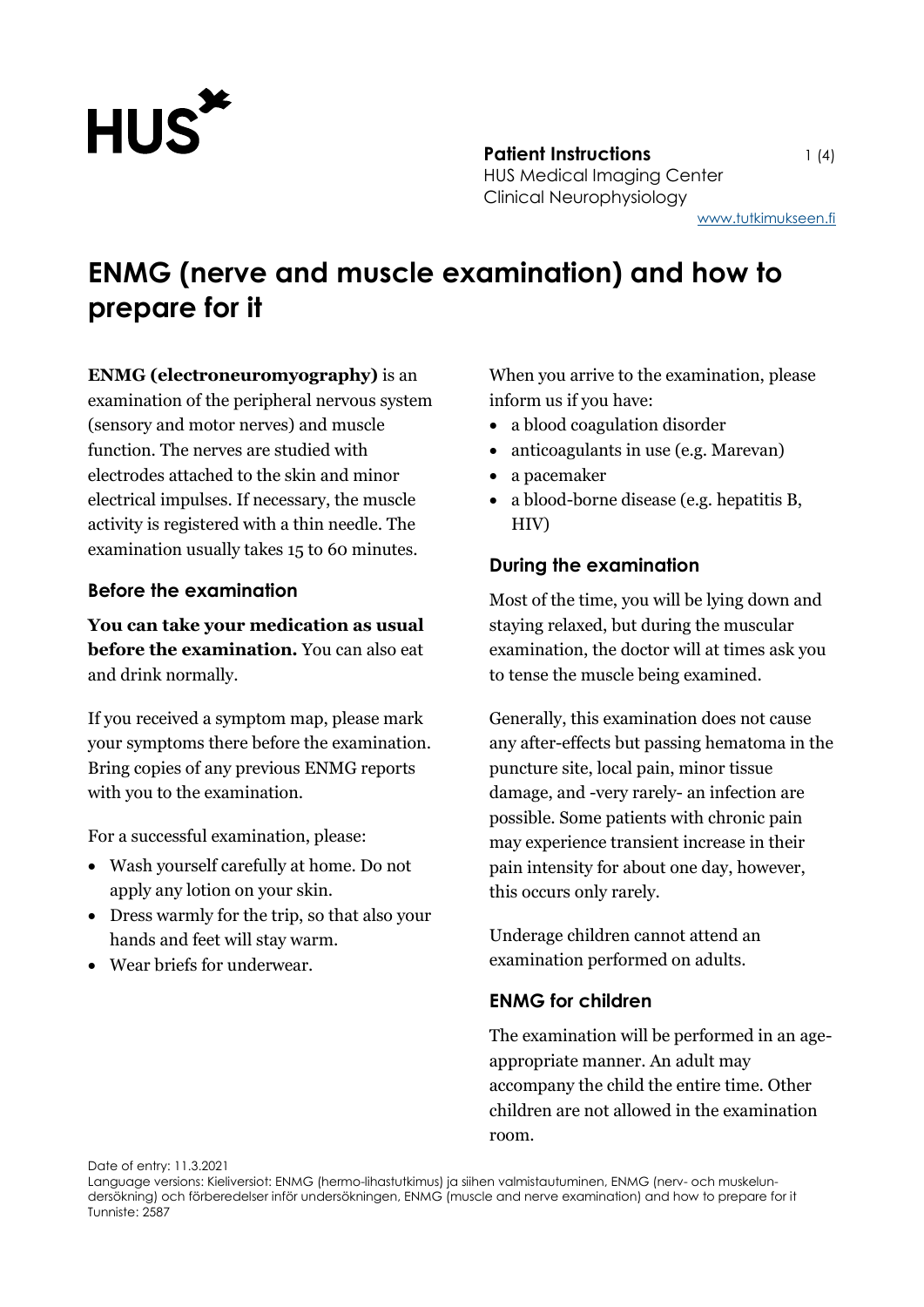# HUS\*

#### **After the examination**

You will receive the results of the examination from the doctor who treats you. If you do not know how to find out the results, please contact the outpatient clinic or ward that referred you to this examination.

## **Patient Instructions** 2(4)

HUS Medical Imaging Center Clinical Neurophysiology

[www.tutkimukseen.fi](http://www.tutkimukseen.fi/)

#### **Other things to note**

Please take your Kela-card or identification with you.

You will not be charged for the examination separately.

Cancel the appointment if you cannot come. If you do not cancel, you will be charged a fine.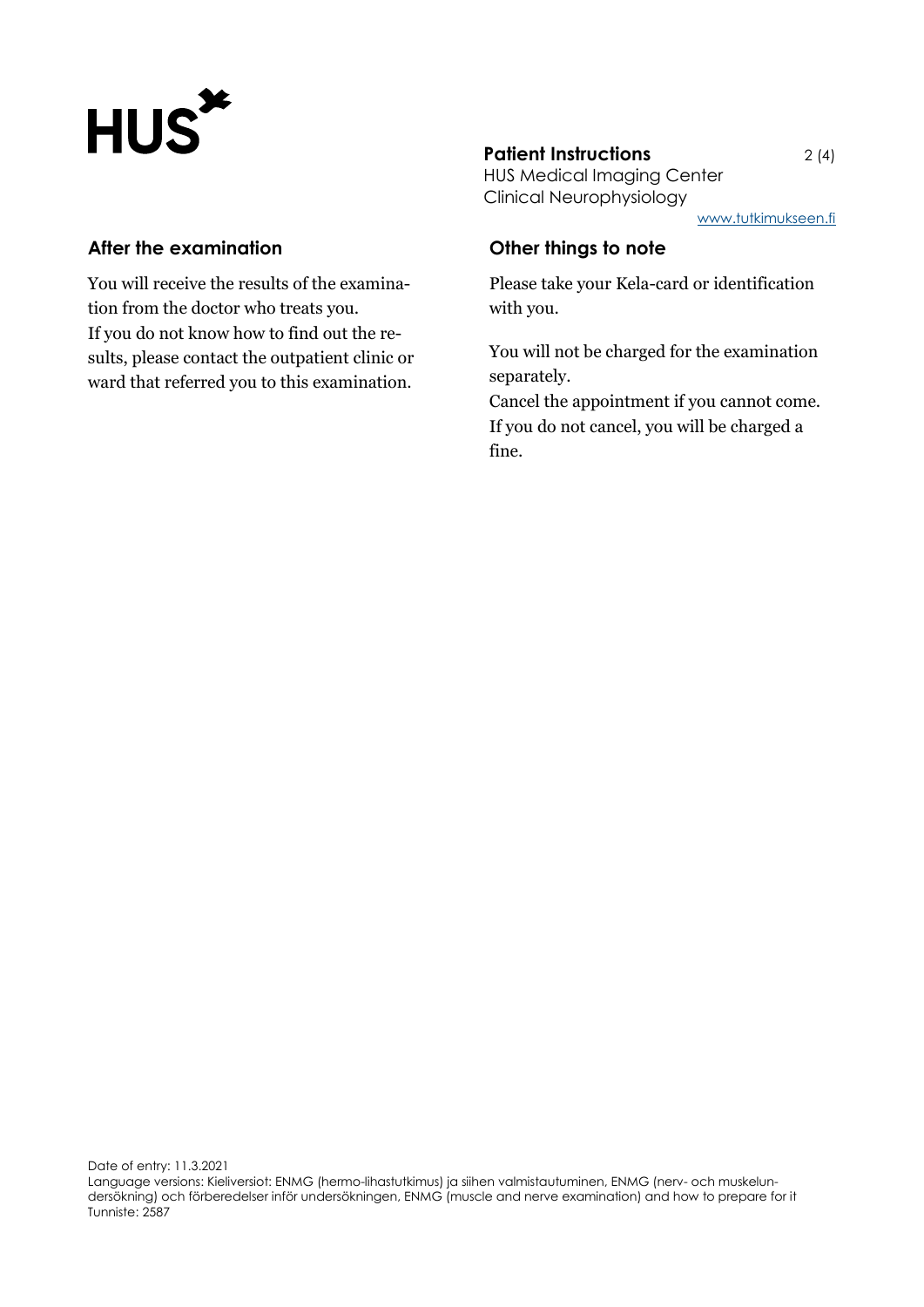

#### **Patient Instructions** 3 (4)

HUS Medical Imaging Center Clinical Neurophysiology

[www.tutkimukseen.fi](http://www.tutkimukseen.fi/)

# **Symptom map**

| Date |  |  |
|------|--|--|
|      |  |  |

Name: \_\_\_\_\_\_\_\_\_\_\_\_\_\_\_\_\_\_\_\_\_\_\_\_\_\_

Social security number: \_\_\_\_\_\_\_\_\_\_\_\_\_\_\_

 $Height:$ 

#### **Please draw in the image the areas where you have had pain, numbness or loss of sensation during the past three months.**

Pain = red Numbness, tingling, stinging on skin = green Loss of sensation = blue

Draw intense symptoms with darker colours. Draw mild symptoms with lighter colours.





Language versions: Kieliversiot: ENMG (hermo-lihastutkimus) ja siihen valmistautuminen, ENMG (nerv- och muskelundersökning) och förberedelser inför undersökningen, ENMG (muscle and nerve examination) and how to prepare for it Tunniste: 2587